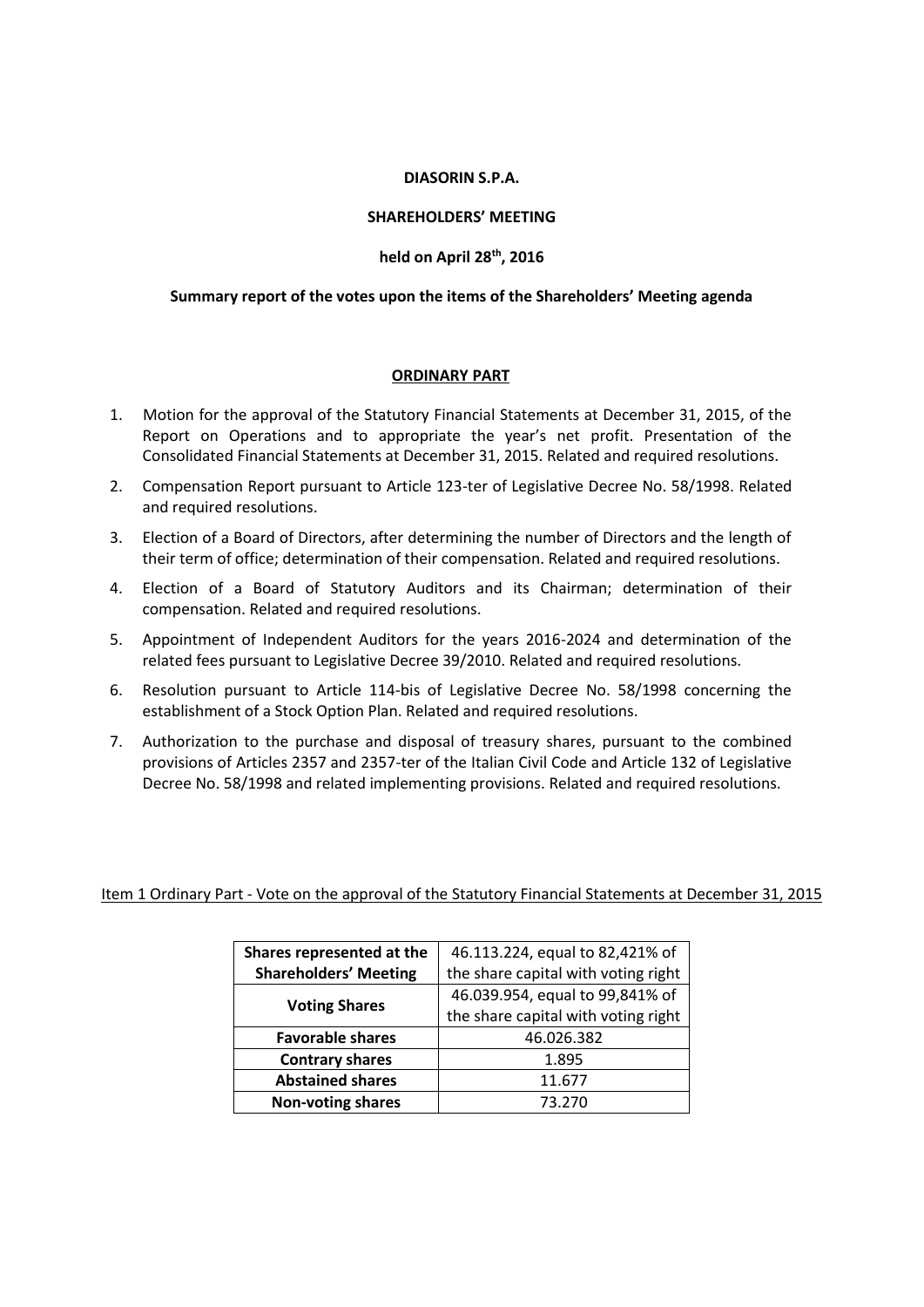|--|

| Shares represented at the    | 46.113.224, equal to 82,421% of     |
|------------------------------|-------------------------------------|
| <b>Shareholders' Meeting</b> | the share capital with voting right |
| <b>Voting Shares</b>         | 46.039.954, equal to 99,841% of     |
|                              | the share capital with voting right |
| <b>Favorable shares</b>      | 35.253.999                          |
| <b>Contrary shares</b>       | 10.629.314                          |
| <b>Abstained shares</b>      | 156.641                             |
| <b>Non-voting shares</b>     | 73.270                              |

# Item 3.1 Ordinary Part - Vote on the determination of the number of members of the Board of Directors

| Shares represented at the    | 46.113.224, equal to 82,421% of     |
|------------------------------|-------------------------------------|
| <b>Shareholders' Meeting</b> | the share capital with voting right |
| <b>Voting Shares</b>         | 46.010.954, equal to 99,778% of     |
|                              | the share capital with voting right |
| <b>Favorable shares</b>      | 37.262.393                          |
| <b>Contrary shares</b>       | 8.257.553                           |
| <b>Abstained shares</b>      | 491.008                             |
| <b>Non-voting shares</b>     | 102.270                             |

Item 3.2 Ordinary Part - Vote on the term of office of the Board of Directors

| Shares represented at the    | 46.113.224, equal to 82,421% of     |
|------------------------------|-------------------------------------|
| <b>Shareholders' Meeting</b> | the share capital with voting right |
| <b>Voting Shares</b>         | 46.010.954, equal to 99,778% of     |
|                              | the share capital with voting right |
| <b>Favorable shares</b>      | 45.070.443                          |
| <b>Contrary shares</b>       | 868.747                             |
| <b>Abstained shares</b>      | 71.764                              |
| <b>Non-voting shares</b>     | 102.270                             |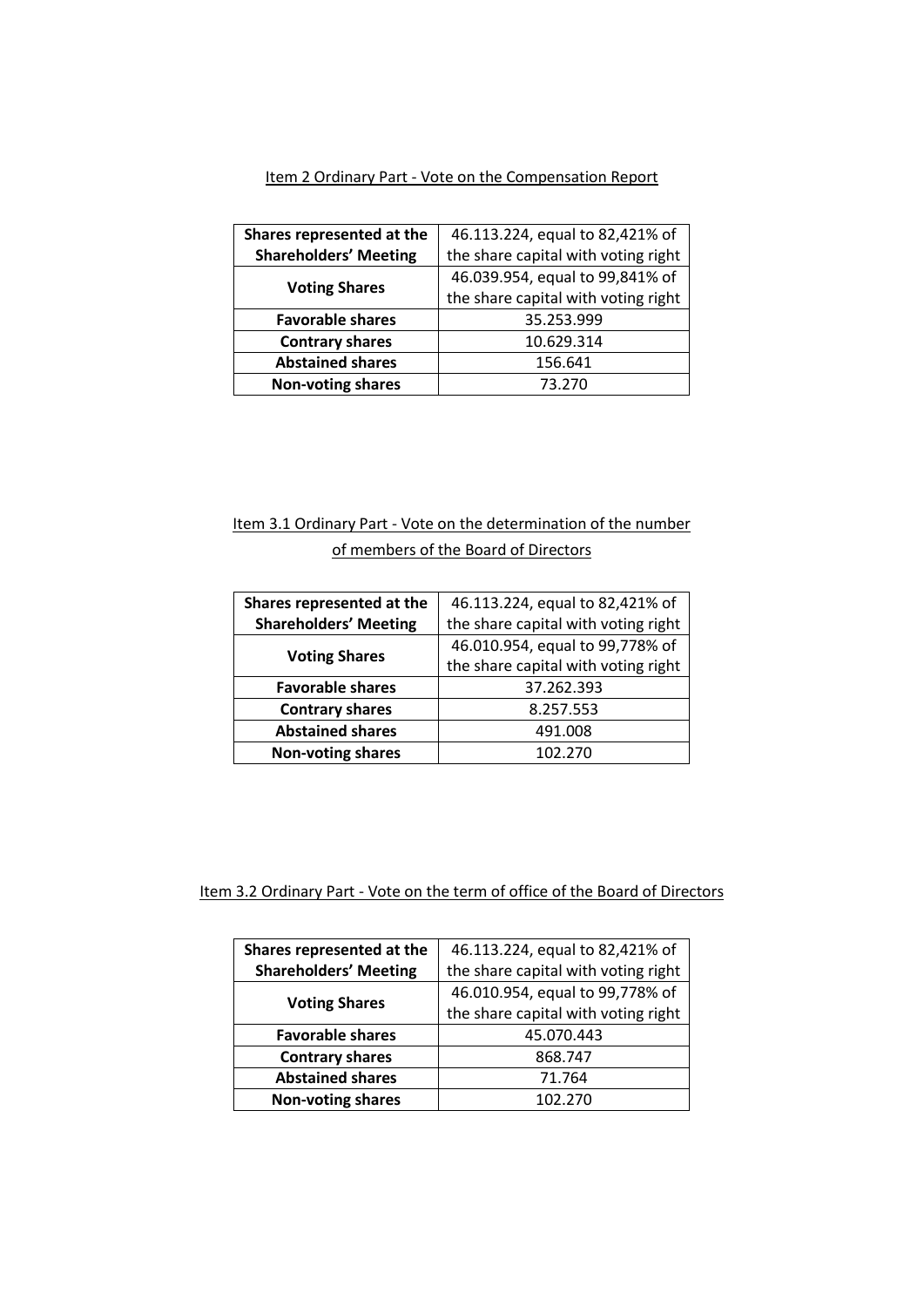## Item 3.3 Ordinary Part - Vote on the compensation of the Board of Directors

| Shares represented at the    | 46.113.224, equal to 82,421% of     |
|------------------------------|-------------------------------------|
| <b>Shareholders' Meeting</b> | the share capital with voting right |
| <b>Voting Shares</b>         | 46.010.954, equal to 99,778% of     |
|                              | the share capital with voting right |
| <b>Favorable shares</b>      | 34.107.182                          |
| <b>Contrary shares</b>       | 9.368.454                           |
| <b>Abstained shares</b>      | 2.535.318                           |
| <b>Non-voting shares</b>     | 102.270                             |

# Item 3.4 Ordinary Part - Vote on the appointment of the Board of Directors

| Shares represented at the    | 46.113.224, equal to 82,421% of     |
|------------------------------|-------------------------------------|
| <b>Shareholders' Meeting</b> | the share capital with voting right |
| <b>Voting Shares</b>         | 46.010.954, equal to 99,778% of     |
|                              | the share capital with voting right |
| <b>Favorable shares</b>      | 35.824.619                          |
| <b>Contrary shares</b>       | 10.186.335                          |
| <b>Abstained shares</b>      | O                                   |
| <b>Non-voting shares</b>     | 102.270                             |

# Item 4.1 Ordinary Part - Vote on the appointment of the Board of Statutory Auditors

| Shares represented at the           | 46.110.724, equal to 82,417% of     |
|-------------------------------------|-------------------------------------|
| <b>Shareholders' Meeting</b>        | the share capital with voting right |
| <b>Voting Shares</b>                | 46.066.298, equal to 99,904% of     |
|                                     | the share capital with voting right |
| <b>Favorable shares to the</b>      |                                     |
| List 1                              | 33.840.587                          |
| <b>Favorable shares to the</b>      |                                     |
| List 2                              | 12.081.805                          |
| <b>Contrary shares to all lists</b> | 131.113                             |
| <b>Abstained shares</b>             | 12.793                              |
| <b>Non-voting shares</b>            | 44.426                              |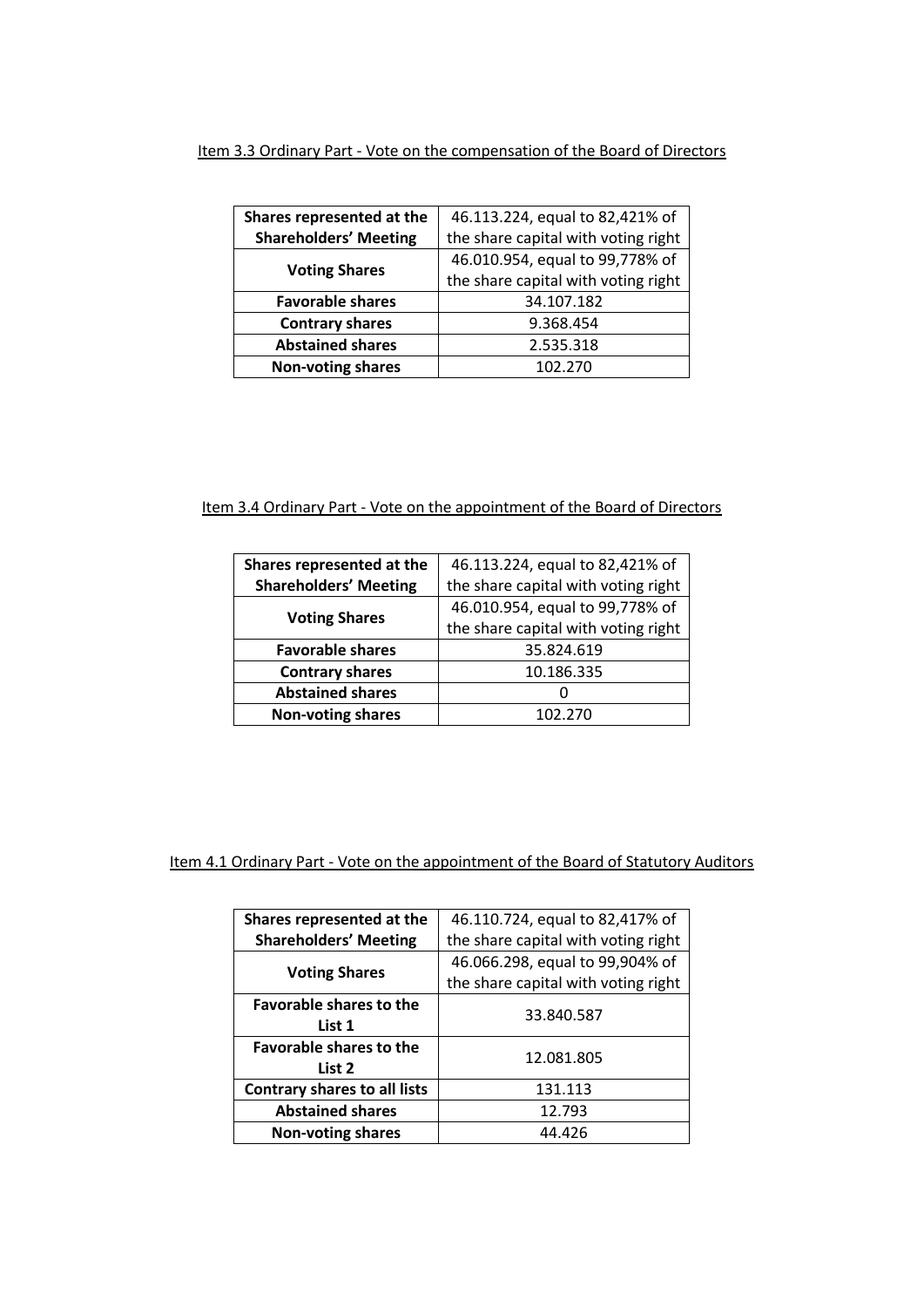# Item 4.2 Ordinary Part - Vote on the compensation of the Board of Statutory Auditors

| Shares represented at the    | 46.110.724, equal to 82,417% of     |
|------------------------------|-------------------------------------|
| <b>Shareholders' Meeting</b> | the share capital with voting right |
|                              | 46.084.454, equal to 99,943%        |
| <b>Voting Shares</b>         | of the share capital with voting    |
|                              | right                               |
| <b>Favorable shares</b>      | 44.375.575                          |
| <b>Contrary shares</b>       | 207.842                             |
| <b>Abstained shares</b>      | 1.501.037                           |
| <b>Non-voting shares</b>     | 26.270                              |

# Item 5 Ordinary Part - Vote on the appointment of Independent Auditors

| Shares represented at the    | 46.110.724, equal to 82,417% of     |
|------------------------------|-------------------------------------|
| <b>Shareholders' Meeting</b> | the share capital with voting right |
| <b>Voting Shares</b>         | 46.037.454, equal to 99,841% of     |
|                              | the share capital with voting right |
| <b>Favorable shares</b>      | 45.952.529                          |
| <b>Contrary shares</b>       | 55.925                              |
| <b>Abstained shares</b>      | 29.000                              |
| <b>Non-voting shares</b>     | 73.270                              |

# Item 6 Ordinary Part - Vote on the establishment of a Stock Option Plan

| Shares represented at the    | 46.110.724, equal to 82,417% of     |
|------------------------------|-------------------------------------|
| <b>Shareholders' Meeting</b> | the share capital with voting right |
| <b>Voting Shares</b>         | 46.037.454, equal to 99,841% of     |
|                              | the share capital with voting right |
| <b>Favorable shares</b>      | 35.266.537                          |
| <b>Contrary shares</b>       | 10.627.069                          |
| <b>Abstained shares</b>      | 143.848                             |
| <b>Non-voting shares</b>     | 73.270                              |